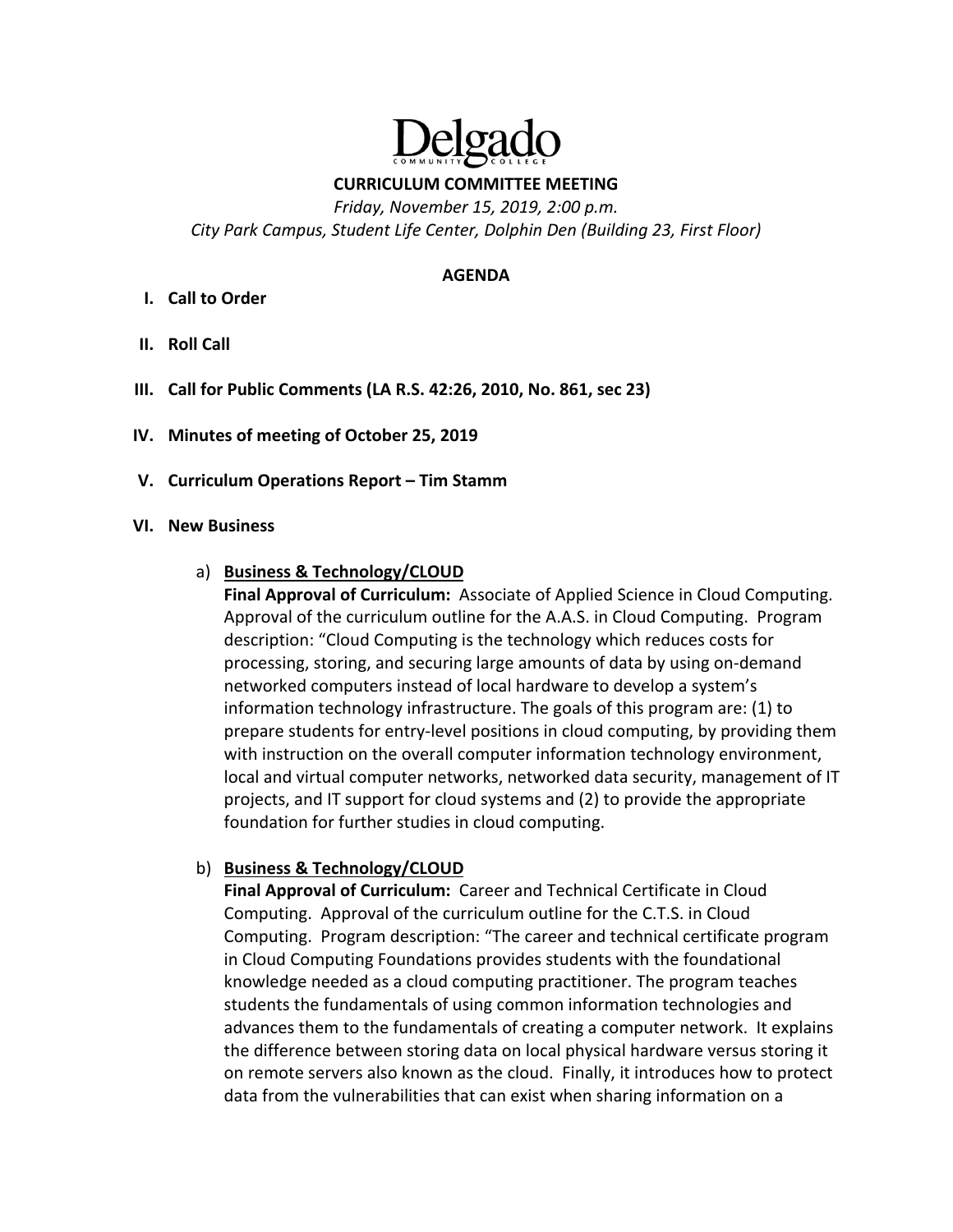network. The certificate program is ideal for individuals who may already have a strong IT career or who are currently pursuing a more advanced IT degree. It provides these students with an opportunity to transition over to a career in cloud computing through a short program. The required courses map to several industry‐based certifications and can serve as preparation for these exams.

## c) **Business & Technology/CMIN**

**Program Revision:** Associate of Applied Science in Computer Information Technology. Revise the A.A.S. in Computer Information Technology: Required Courses in Major: Delete: BUSG‐240: Business Communication; Area of Concentration increased to 21‐22; Concentration in Program/Analyst: Change "Select 2 courses from the following" to "Select 3 courses from the following;" Add: CMIN‐233: Cloud Foundations and CMIN‐295: Internship to list of courses; Concentration in Web Design Specialist: Change "Select 2 courses from the following" to "Select 3 courses from the following;" Add: CMIN‐295: Internship; Concentration in Information Security/Analyst: Delete category: Select One (1) lecture course with corresponding lab (4 total credit hours) from the following and all courses listed; Add: Select two (2) courses from the following: CNET‐178: Windows Server, CNET‐277: Network Design, CMIN‐233: Cloud Foundations, CMIN‐295: Internship; Concentration in Game Design: Change "Select 2 courses from the following" to "Select 3 courses from the following;" Add: CMIN‐295: Internship to list of courses. Total program hours **reduce** *from* 60‐62 *to* 60‐61. Adjust Suggested Sequences to reflect changes (note: Programmer Analyst: 60 credit hours; Web Design: 60 credit hours; Information Security/Assurance: reduces *from* 62 *to* 61 credit hours; Game Design: 60 credit hours).

### d) **Business & Technology/BUMG**

**Program Review:** Review/Discussion of the Program Review Report for the A.A.S. in Business and Management.

### e) **Business & Technology/ENTE**

**Program Review:** Review/Discussion of the Program Review Report for the C.T.S. in Entrepreneurship.

### f) **Business & Technology/LOGT**

**Program Review:** Review/Discussion of the Program Review Report for the C.T.S. in Logistics Technology.

# g) **Technical Division/CARP**

**Program Review:** Review/Discussion of the Program Review Report for the C.T.S. in Residential Construction.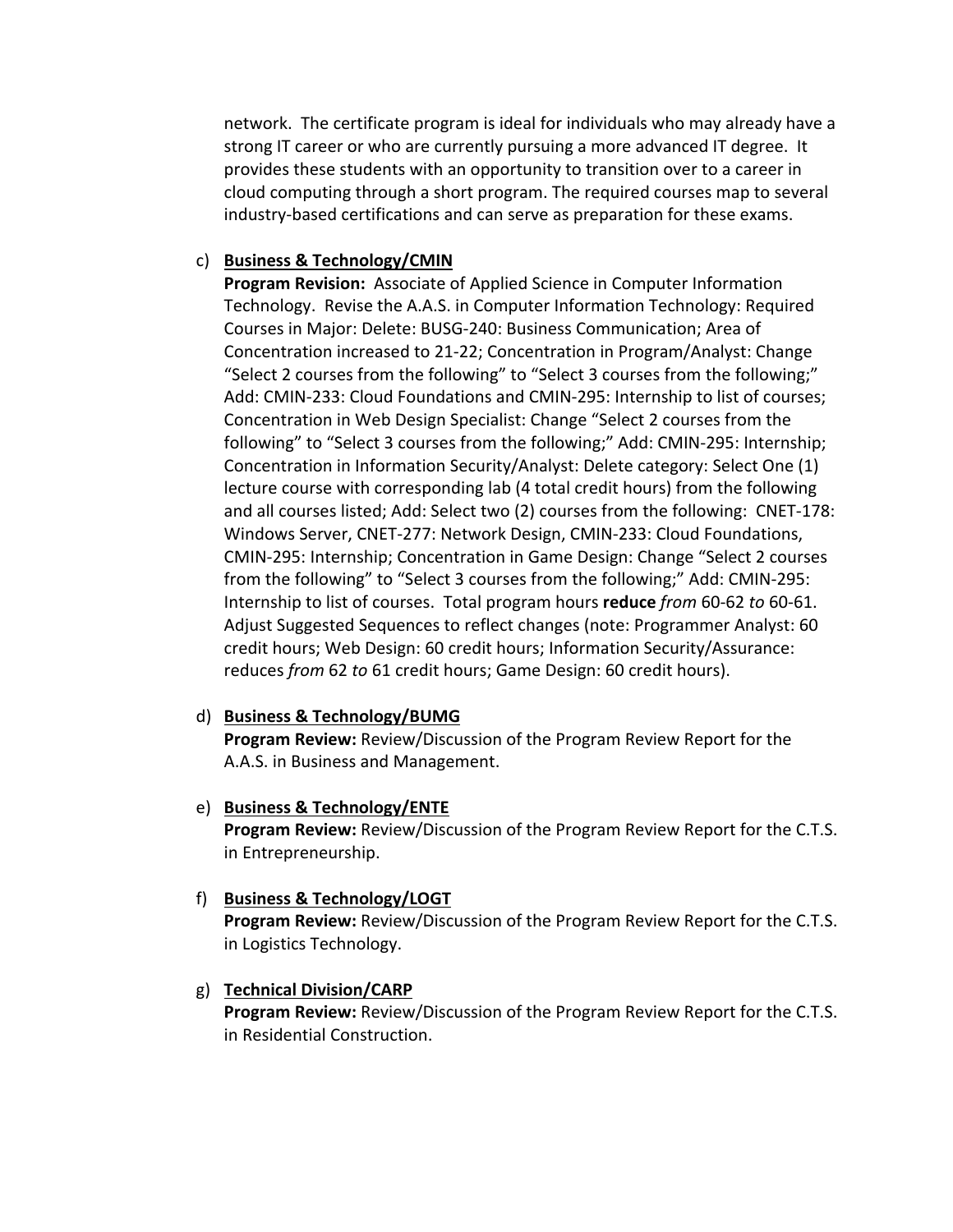## h) **Business & Technology/CIVT**

**Program Review:** Review/Discussion of the Program Review Report for the A.A.S. in Civil and Construction Applied Engineering Technology.

## i) **Allied Health/EKG**

**Program Review:** Review/Discussion of the Program Review Report for the C.T.C. in Electrocardiograph (E.K.G.) Technician.

## j) **Arts & Humanities/GSTD**

**Program Review:** Review/Discussion of the Program Review Report for the A.G.S. in General Studies.

# k) **Arts & Humanities/LATD**

**Program Review:** Review/Discussion of the Program Review Report for the A.A. and the A.S. in Louisiana Transfer Degree.

## l) **Allied Health/MSTH**

**Program Review:** Review/Discussion of the Program Review Report for the C.T.S. in Massage Therapy.

## m) **Allied Health/MLTS**

**Program Review:** Review/Discussion of the Program Review Report for the A.A.S. in Medical Laboratory Technology

# n) **Allied Health/OPHT**

**Program Review:** Review/Discussion of the Program Review Report for the C.T.S. in Ophthalmic Medical Assistant.

### o) **Business & Technology/PTAP**

**Program Review:** Review/Discussion of the Program Review Report for the A.A.S. in Physical Therapist Assistant.

### p) **Technical Division/MTTC**

**Program Review:** Review/Discussion of the Program Review Report for the C.T.S. in Precision Machining.

# q) **Allied Health/RATH**

**Program Review:** Review/Discussion of the Program Review Report for the P.A.C. in Radiation Therapy.

### r) **Allied Health/RADT**

**Program Review:** Review/Discussion of the Program Review Report for the A.A.S. in Radiologic Technology.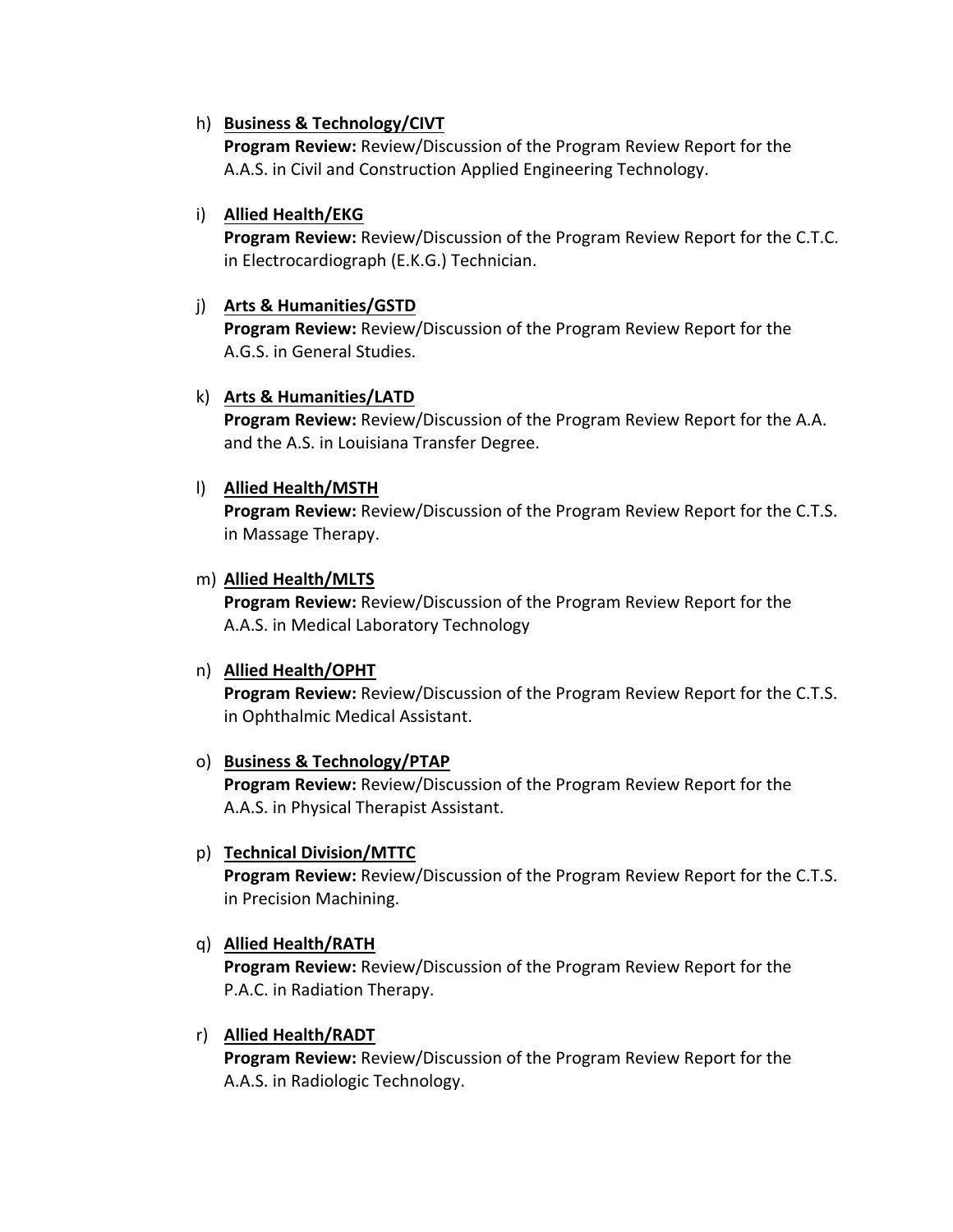### s) **Science & Mathematics/SLT**

**Program Review:** Review/Discussion of the Program Review Report for the A.A.S. in Science Laboratory Technologies.

## t) **Allied Health/SURG**

**Program Review:** Review/Discussion of the Program Review Report for the C.T.S. in Surgical Technology.

### u) **Business & Technology/WELD**

**Program Review:** Review/Discussion of the Program Review Report for the C.T.S. in Welding: FCAW & GMAW; the C.T.S. in Welding: GTAW; and the C.T.S. in Welding: SMAW.

## v) **Science & Mathematics/BIOL**

**Program Review:** Review/Discussion of the Discipline Review Report for Biology.

w) **Communication/CCSS** 

**Program Review:** Review/Discussion of the Discipline Review Report for College and Career Success Skills.

## x) **Arts & Humanities/CMST**

**Program Review:** Review/Discussion of the Discipline Review Report for Communication Studies.

# y) **Science & Mathematics/Developmental MATH**

**Program Review:** Review/Discussion of the Discipline Review Report for Developmental Mathematics.

### z) **Business & Technology/ECON**

**Program Review:** Review/Discussion of the Discipline Review Report for Economics.

### aa) **Communication/ESL**

**Program Review:** Review/Discussion of the Discipline Review Report for English as a Second Language.

### bb)**Arts & Humanities/FNAR**

**Program Review:** Review/Discussion of the Discipline Review Report for Fine Arts.

### cc) **Allied Health/HESC**

**Program Review:** Review/Discussion of the Discipline Review Report for General Health Sciences.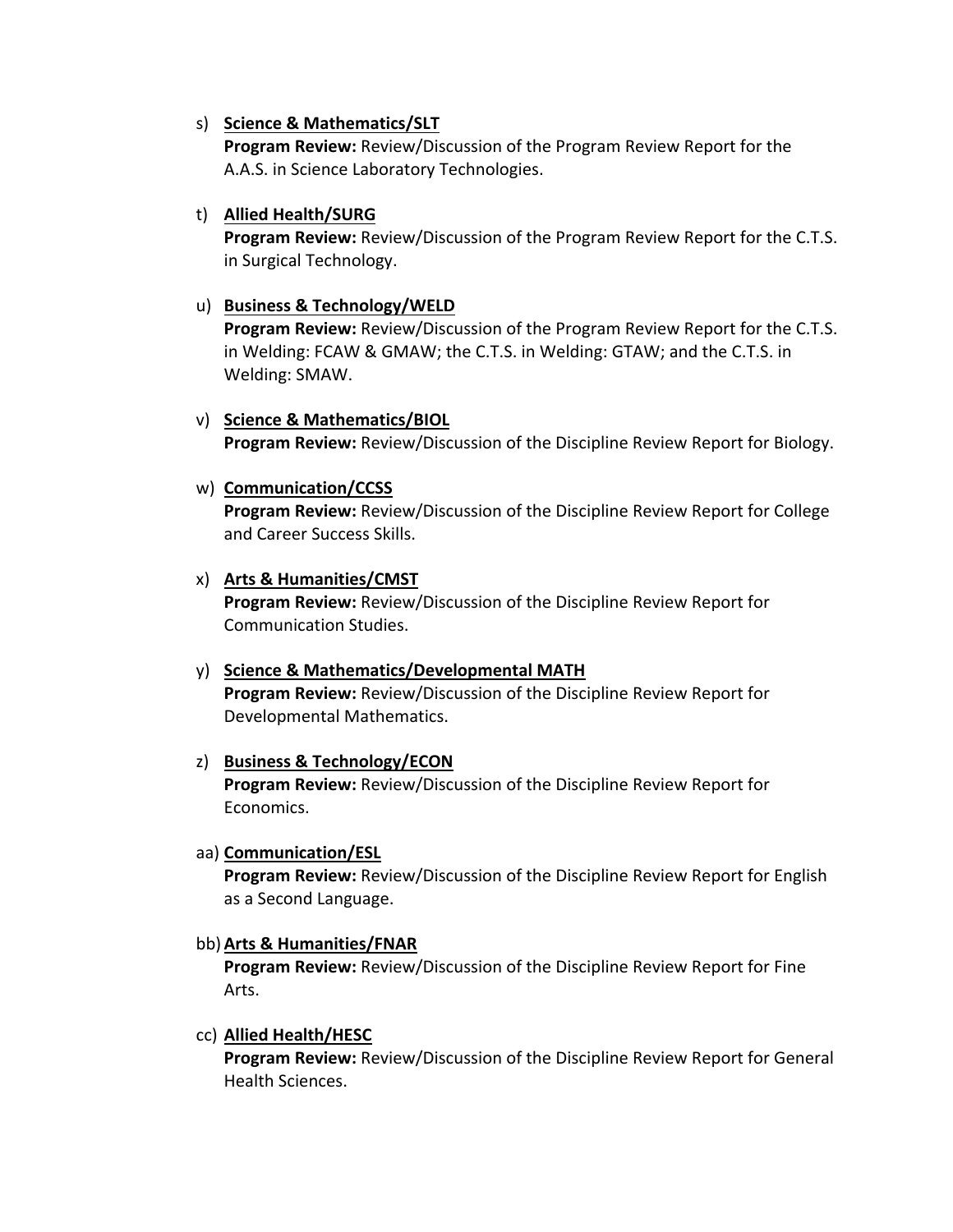#### dd) **Science & Mathematics/MATH**

**Program Review:** Review/Discussion of the Discipline Review Report for Mathematics.

### ee) **Arts & Humanities/POLI**

**Program Review:** Review/Discussion of the Discipline Review Report for Political Science.

## ff) **Nursing/NURS**

**Change of Program Description:** Student Learning Outcomes: Revision to the Student Learning Outcomes for the A.S. in Nursing: Addition: Communicate effectively with heath care team and individuals.

## gg) **Science & Mathematics/SCIE**

**New Course:** SCIE‐161: Introduction to Geographic Information Systems (3‐0‐3 / 45). Creation of a new course, SCIE‐161: Introduction to Geographic Information Systems. Course description: "Concepts, capabilities, and applications of geographic information systems (GIS). Topics include theories and technical aspects of GIS‐based mapping, coordinate systems, data collection and analysis. Hands‐on training in map design, processing and editing spatial datasets, geodatabase management, and metadata preparation."

## hh) **Science & Mathematics/SCIE**

**New Course:** SCIE‐151: Introduction to Environmental Soil Science (3‐0‐3 / 45). Creation of a new course, SCIE‐151: Introduction to Environmental Soil Science. Course description: "Basic concepts of all sections of soil science including composition and genesis, sampling techniques, physical, chemical, and biological properties. Introduces the relationships of soil to current concerns about environmental quality."

- ii) **Science & Mathematics/General Education/Natural Sciences/SCIE Addition of a Course to fulfill General Education/Natural Science Requirements:** SCIE‐161: Introduction to Geographic Information Systems.
- jj) **Science & Mathematics/General Education/Natural Sciences/SCIE Addition of a Course to fulfill General Education/Natural Science Requirements:** SCIE‐151: Introduction to Environmental Soil Science.

# kk) **Science & Mathematics/MATH**

**New Course:** MATH‐133: Intensive College Algebra (4‐0‐4 / 60). Creation of a new course, MATH‐133: Intensive College Algebra. Course description: "Review algebra concepts; in‐depth treatment of solving equations and inequalities; function properties and graphs; inverse functions; linear, quadratic, polynomial,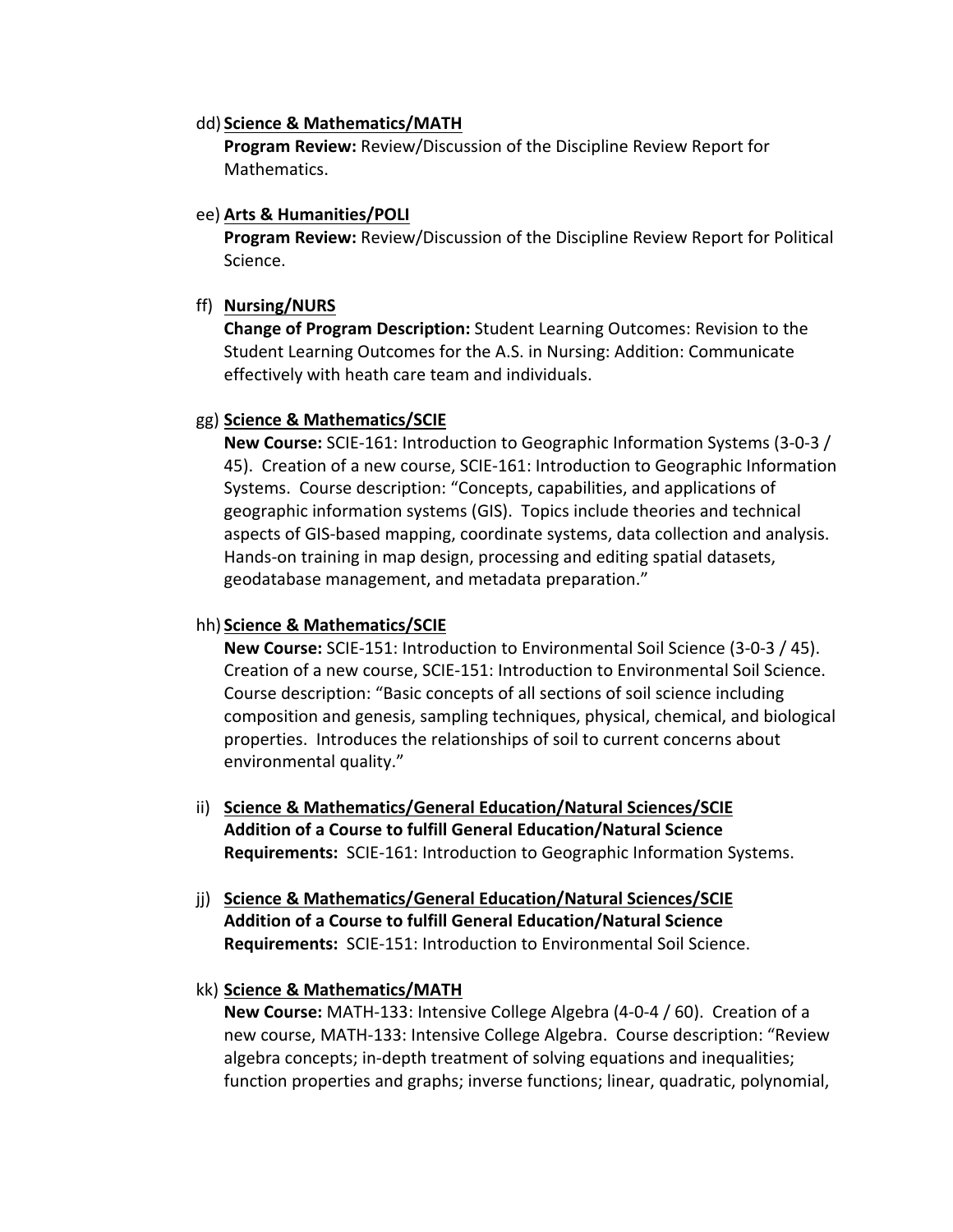rational, exponential, and logarithmic functions with applications; systems of equations."

### **VII. Consent Agenda**

### a) **Science & Mathematics/MATH**

**Change of Course Prerequisite Requirements:** MATH‐120: Contemporary Math: ADD: SPSM‐099 or MATH‐097 to list of current prerequisite requirements.

## b) **Science & Mathematics/MATH**

**Change of Course Prerequisite Requirements:** MATH‐128: Applied Algebra: ADD: SPSM‐099 or MATH‐097 to list of current prerequisite requirements.

### c) **Science & Mathematics/MATH**

**Change of Course Prerequisite Requirements:** MATH‐130: College Algebra: ADD: SPSM‐099 or MATH‐097 to list of current prerequisite requirements.

## d) **Science & Mathematics/MATH**

**Change of Course Prerequisite Requirements:** MATH‐140: Precalculus: ADD: SPSM‐099 or MATH‐097 to list of current prerequisite requirements.

## e) **Science & Mathematics/CHEM**

**Change of Course Prerequisite Requirements:** CHEM‐141: Chemistry I (Science Majors) ADD: SPSM‐099 or MATH‐097 to list of current prerequisite requirements.

# f) **Science & Mathematics/SCIE**

**Change of Course Prerequisite Requirements:** SCIE‐101: Physical Science I: ADD: SPSM‐099 or MATH‐097 to list of current prerequisite requirements.

### g) **Science & Mathematics/SCIE**

**Change of Course Prerequisite Requirements:** SCIE‐141: Environmental Science I: ADD: SPSM‐099 or MATH‐097 to list of current prerequisite requirements.

### h) **Science & Mathematics/PHYS**

**Change of Course Prerequisite Requirements:** PHYS‐101: Introduction to Concepts in Physics: ADD: SPSM‐099 or MATH‐097 to list of current prerequisite requirements.

### i) **Arts & Humanities/THEA**

**Master Syllabus Revision:** Revision of the Master Syllabus for THEA‐131: Movement for Theatre.